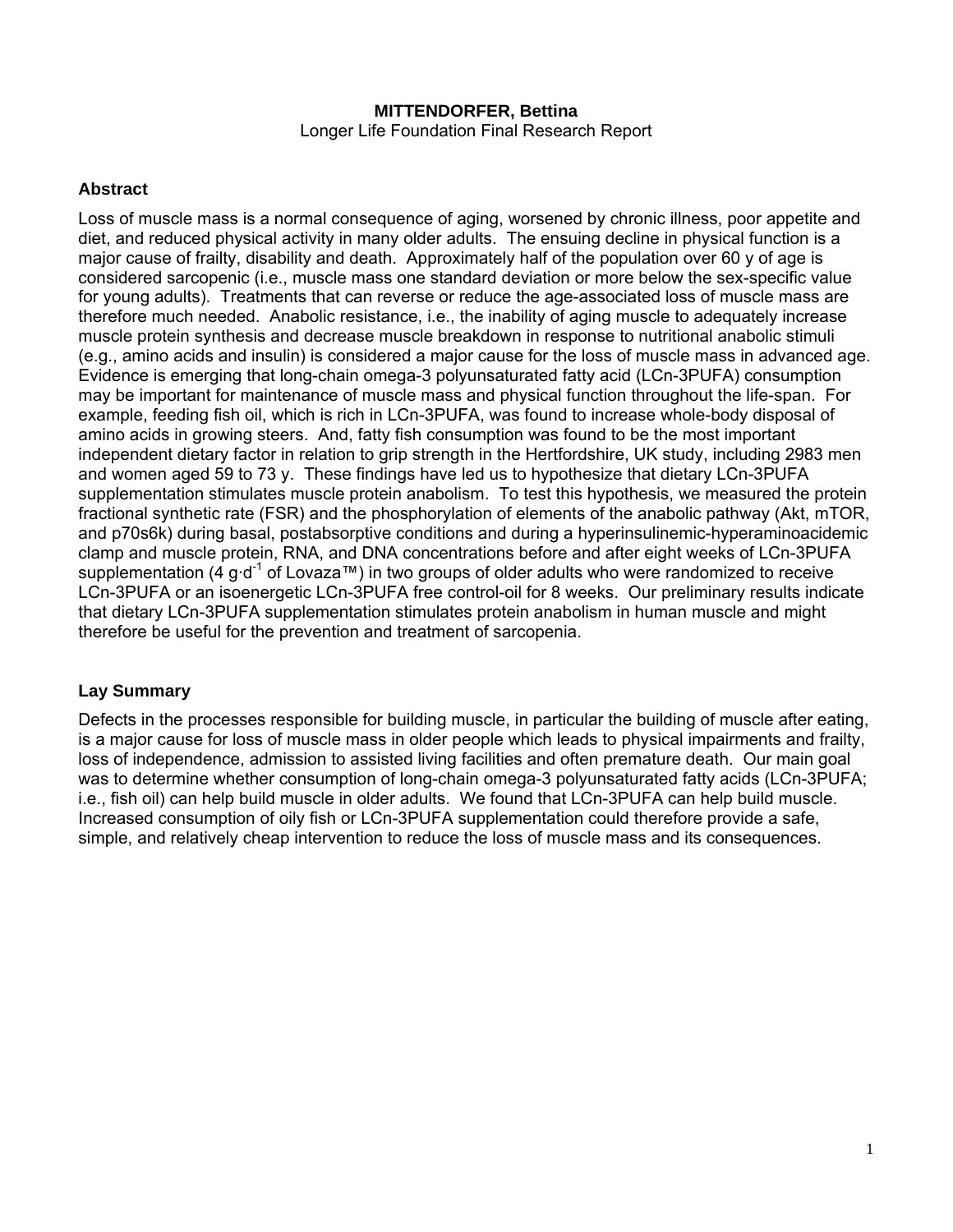#### **Introduction**

Long-chain n-3 polyunsaturated fatty acids (LCn-3PUFA) are essential nutrients that have antiinflammatory properties<sup>1</sup> and reduce the risk for cardiovascular disease<sup>1</sup>. Evidence for a potentially anabolic effect of LCn-3PUFA is also emerging. For example, supplementation with LCn-3PUFA increased whole-body protein synthesis and whole-body protein net balance in burned rats<sup>2</sup>. Moreover, in a recent study conducted in growing steers it was found that when they ate feed enriched in menhaden oil, a fish oil rich in LCn-3PUFA, the insulin-stimulated non-oxidative whole-body disposal of amino acids (a marker of increased whole-body protein synthesis) doubled while activation of the Akt $mTOR-p70s6k$  signaling pathway in muscle was increased significantly<sup>3</sup>. The purpose of the present study therefore was to determine the effect of LCn-3PUFA supplementation on the rate of muscle protein synthesis *in vivo* in human muscle. The following Specific Aims were investigated in healthy young and older adults.

Aim 1. *Evaluate the effect of LCn-3PUFA on skeletal muscle protein synthesis*. We hypothesize that LCn-3PUFA increase the stimulatory effect of combined hyperinsulinemiahyperaminoacidemia on muscle protein synthesis.

Aim 2. *Evaluate the effect of LCn-3PUFA on anabolic signalling pathways in skeletal muscle*. We hypothesize that LCn-3PUFA increase the activation of anabolic signalling pathways in muscle by hyperinsulinemia-hyperaminoacidemia.

Aim 3. *Evaluate the effect of LCn-3PUFA on inflammatory cytokines in the systemic circulation and inflammatory signalling pathways in skeletal muscle*.

We hypothesize that LCn-3PUFA decrease the plasma concentration of pro-inflammatory cytokines and decrease the activity of inflammatory pathways in muscle.

#### **Methods**

We measured the fractional synthesis rate (FSR) of muscle proteins (by using stable isotope labeled tracer techniques) during basal, post-absorptive conditions and during hyperinsulinemiahyperaminoacidemia (within the range normally seen after meal consumption<sup>4, 5</sup>), the concentrations of protein, RNA, and DNA in muscle (to obtain indices of the protein synthetic capacity, translational efficiency<sup>6, 7</sup> and cell size<sup>8</sup>), the activation (as phosphorylation) of elements of intracellular signaling pathways involved in the regulation of muscle protein synthesis (Akt; mTOR; p70s6k; eEF2)<sup>9, 10</sup>, and markers of inflammation in plasma (C-reactive protein [CRP], interleukin 6 [IL-6], tumor necrosis factor alpha [TNF-α]) and muscle (nuclear factor kappa-light-chain-enhancer of activated B cells [NFκB]) in two groups (n = 8 each) of older adults who were randomized to receive LCn-3PUFA (4 g·d<sup>-1</sup> of Lovaza™) or an isoenergetic LCn-3PUFA free control-oil for 8 weeks and in nine 25-45 y old healthy subjects who received LCn-3PUFA (4 g·d<sup>-1</sup> of Lovaza™) for 8 weeks (Table 1).

#### **Results**

To date we have completed all data analyses for nine young and middle-aged subjects and eight older adults (Table 1). The basal muscle protein fractional synthesis rate (FSR) before supplementation was not different in young and old subjects; during amino acid, glucose and insulin infusion, the muscle

protein FSR increased in both groups but to a greater extent in the young than in the old subjects (Figure 1). These results are consistent with earlier observations made by ourselves and other investigators who found no difference in the basal rate of muscle protein synthesis in healthy young and old subjects<sup>11-15</sup>, but resistance to the anabolic effect of nutritional stimuli (amino acids, insulin)<sup>11, 14, 16-18</sup>.

|                          | Young<br>LCn-3PUFA | Old          |                |
|--------------------------|--------------------|--------------|----------------|
|                          |                    | Cornoil      | LCn-3PUFA      |
| N (male/female)          | 9(5/4)             | 4(3/1)       | 4(2/2)         |
| Age (years)              | $39.7 \pm 1.7$     | $70 + 3$     | $71 + 2$       |
| BMI (kg/m <sup>2</sup> ) | $25.9 \pm 1.0$     | $26.9 + 1.0$ | $25.4 \pm 1.2$ |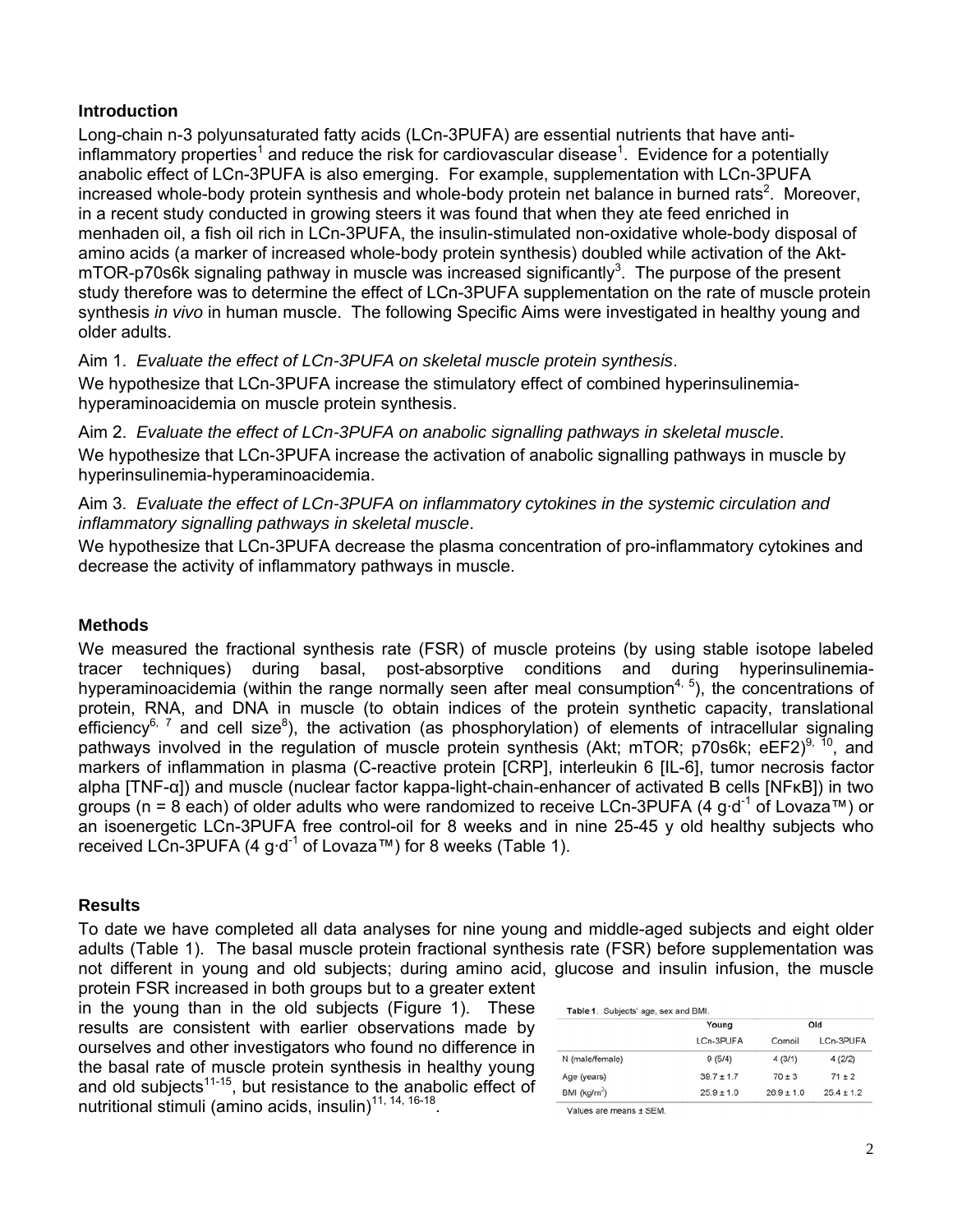LCn-3PUFA supplementation had no effect on the basal muscle protein fractional FSR; however, the increase (above basal values) in the muscle protein FSR during insulin/amino acid infusion was greater after than before LCn-3PUFA supplementation (Figure 1), most likely because of greater activation of the mTOR signaling pathway (Figure 1). In addition, the muscle protein concentration and the protein-to-DNA ratio (an index of muscle cell size) were both greater after LCn-3PUFA supplementation (Figure 2).



### **Discussion, including implications and potential long-term extensions**

Our pilot data provide evidence that LCn-3PUFA supplementation causes a considerable increase in the muscle protein anabolic response to hyperinsulinemia-hyperaminoacidemia in healthy young, middleaged and older adults. This was probably mediated by the stimulatory effect of LCn-3PUFA on  $mTOR<sup>Ser2448</sup>$  phosphorylation (an integral control point for muscle cell growth<sup>19-21</sup>) and consequent downstream signaling during hyperinsulinemia-hyperaminoacidemia.

Our findings are consistent with the reported effects of LCn-3PUFA supplementation on protein metabolism and muscle mass assessed *in vivo* in animals and extend those observations. Low-dose LCn-3PUFA supplementation (i.e., 1 - 2% of total daily energy intake - as in our study), alone or in combination with amino acid supplementation, has been reported to help maintain whole-body protein synthesis, whole-body protein net balance, and muscle mass in burned rats and tumor-bearing mice<sup>2, 22</sup>. Moreover, growing steers eating feed enriched in LCn-3PUFA doubled their non-oxidative whole-body disposal of amino acids (a marker of increased whole-body protein synthesis) during a hyperinsulinemiceuglycemic-euaminoacidemic clamp while simultaneously inducing greater activation of the Akt-mTORp70s6k signaling pathway in muscle<sup>3</sup>. Somewhat puzzlingly, large doses of LCn-3PUFA (>20% of total daily energy intake) reportedly have no effect on rat muscle protein synthesis<sup>23-25</sup> or even decreased it<sup>26</sup>. This, however, may have been because of an unsuspected subclinical toxicity of LCn-3PUFA themselves or possibly accompanying impurities<sup>1, 27, 28</sup>. Based on the evidence we provide, we contend that LCn-3PUFA, along with their other health benefits, are good candidates to be considered as intervention agents in a variety of conditions of muscle wasting  $1$ . In addition, our study provides compelling evidence for an interaction of fatty acid and protein metabolism in human muscle. This research area and the significance of the interaction between fatty acid and muscle protein metabolism remain to be explored.

#### **Future plans including planned grant submissions**

Future studies will be designed to: i) investigate the effect of LCn-3PUFA on muscle mass and function, physical performance and quality of life in a larger, population based randomized, placebo-controlled trial, ii) further evaluate the mechanisms responsible for the beneficial effect of LCn-3PUFA on muscle protein metabolism (e.g. measure the rates of muscle protein synthesis and breakdown; evaluate the specific signalling pathways involved in mediating the effect of LCn-3PUFA on muscle protein metabolism), and iii) evaluate whether the red blood cell membrane and/or muscle phospholipid fatty acid composition can be used as biomarkers for the age-associated loss of muscle mass and thus the risk of frailty and early mortality.

To achieve these goals we have submitted an R01 application to the NIH, which is currently undergoing review.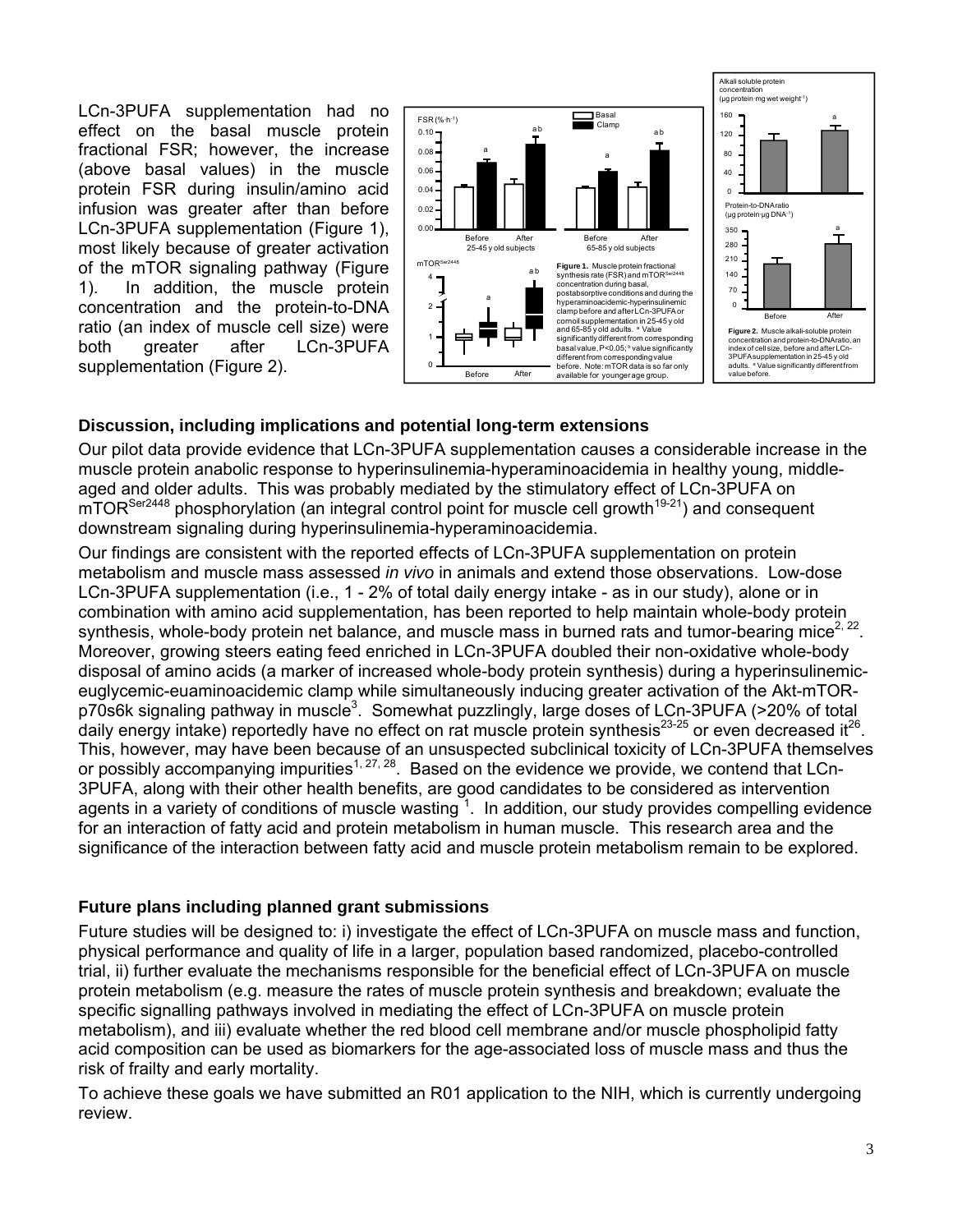# **Literature Cited**

- **1.** Fetterman JW, Jr., Zdanowicz MM. Therapeutic potential of n-3 polyunsaturated fatty acids in disease. *Am J Health Syst Pharm.* Jul 1 2009;66(13):1169-1179.
- **2.** Hayashi N, Tashiro T, Yamamori H, et al. Effect of intravenous omega-6 and omega-3 fat emulsions on nitrogen retention and protein kinetics in burned rats. *Nutrition.* Feb 1999;15(2):135-139.
- **3.** Gingras AA, White PJ, Chouinard PY, et al. Long-chain omega-3 fatty acids regulate bovine wholebody protein metabolism by promoting muscle insulin signalling to the Akt-mTOR-S6K1 pathway and insulin sensitivity. *J Physiol.* Feb 15 2007;579(Pt 1):269-284.
- **4.** Symons TB, Schutzler SE, Cocke TL, Chinkes DL, Wolfe RR, Paddon-Jones D. Aging does not impair the anabolic response to a protein-rich meal. *Am J Clin Nutr.* Aug 2007;86(2):451-456.
- **5.** Boirie Y, Dangin M, Gachon P, Vasson MP, Maubois JL, Beaufrere B. Slow and fast dietary proteins differently modulate postprandial protein accretion. *Proc Natl Acad Sci U S A.* Dec 23 1997;94(26):14930-14935.
- **6.** Vary TC, Jefferson LS, Kimball SR. Amino acid-induced stimulation of translation initiation in rat skeletal muscle. *Am J Physiol.* Dec 1999;277(6 Pt 1):E1077-1086.
- **7.** Millward DJ, Garlick PJ, James WP, Nnanyelugo DO, Ryatt JS. Relationship between protein synthesis and RNA content in skeletal muscle. *Nature.* Jan 19 1973;241(5386):204-205.
- **8.** Forsberg AM, Nilsson E, Werneman J, Bergstrom J, Hultman E. Muscle composition in relation to age and sex. *Clin Sci (Lond).* Aug 1991;81(2):249-256.
- **9.** Drummond MJ, Dreyer HC, Fry CS, Glynn EL, Rasmussen BB. Nutritional and contractile regulation of human skeletal muscle protein synthesis and mTORC1 signaling. *J Appl Physiol.* Apr 2009;106(4):1374-1384.
- **10.** Rennie MJ, Wackerhage H, Spangenburg EE, Booth FW. Control of the size of the human muscle mass. *Annu Rev Physiol.* 2004;66:799-828.
- **11.** Kumar V, Selby A, Rankin D, et al. Age-related differences in the dose-response relationship of muscle protein synthesis to resistance exercise in young and old men. *J Physiol.* Jan 15 2009;587(Pt 1):211-217.
- **12.** Volpi E, Mittendorfer B, Wolf SE, Wolfe RR. Oral amino acids stimulate muscle protein anabolism in the elderly despite higher first-pass splanchnic extraction. *Am J Physiol.* Sep 1999;277(3 Pt 1):E513- 520.
- **13.** Volpi E, Mittendorfer B, Rasmussen BB, Wolfe RR. The response of muscle protein anabolism to combined hyperaminoacidemia and glucose-induced hyperinsulinemia is impaired in the elderly. *J Clin Endocrinol Metab.* Dec 2000;85(12):4481-4490.
- **14.** Rasmussen BB, Fujita S, Wolfe RR, et al. Insulin resistance of muscle protein metabolism in aging. *Faseb J.* Apr 2006;20(6):768-769.
- **15.** Volpi E, Sheffield-Moore M, Rasmussen BB, Wolfe RR. Basal muscle amino acid kinetics and protein synthesis in healthy young and older men. *Jama.* Sep 12 2001;286(10):1206-1212.
- **16.** Guillet C, Prod'homme M, Balage M, et al. Impaired anabolic response of muscle protein synthesis is associated with S6K1 dysregulation in elderly humans. *Faseb J.* Oct 2004;18(13):1586-1587.
- **17.** Cuthbertson D, Smith K, Babraj J, et al. Anabolic signaling deficits underlie amino acid resistance of wasting, aging muscle. *Faseb J.* Mar 2005;19(3):422-424.
- **18.** Katsanos CS, Kobayashi H, Sheffield-Moore M, Aarsland A, Wolfe RR. Aging is associated with diminished accretion of muscle proteins after the ingestion of a small bolus of essential amino acids. *Am J Clin Nutr.* Nov 2005;82(5):1065-1073.
- **19.** Baar K, Esser K. Phosphorylation of p70(S6k) correlates with increased skeletal muscle mass following resistance exercise. *Am J Physiol.* Jan 1999;276(1 Pt 1):C120-127.